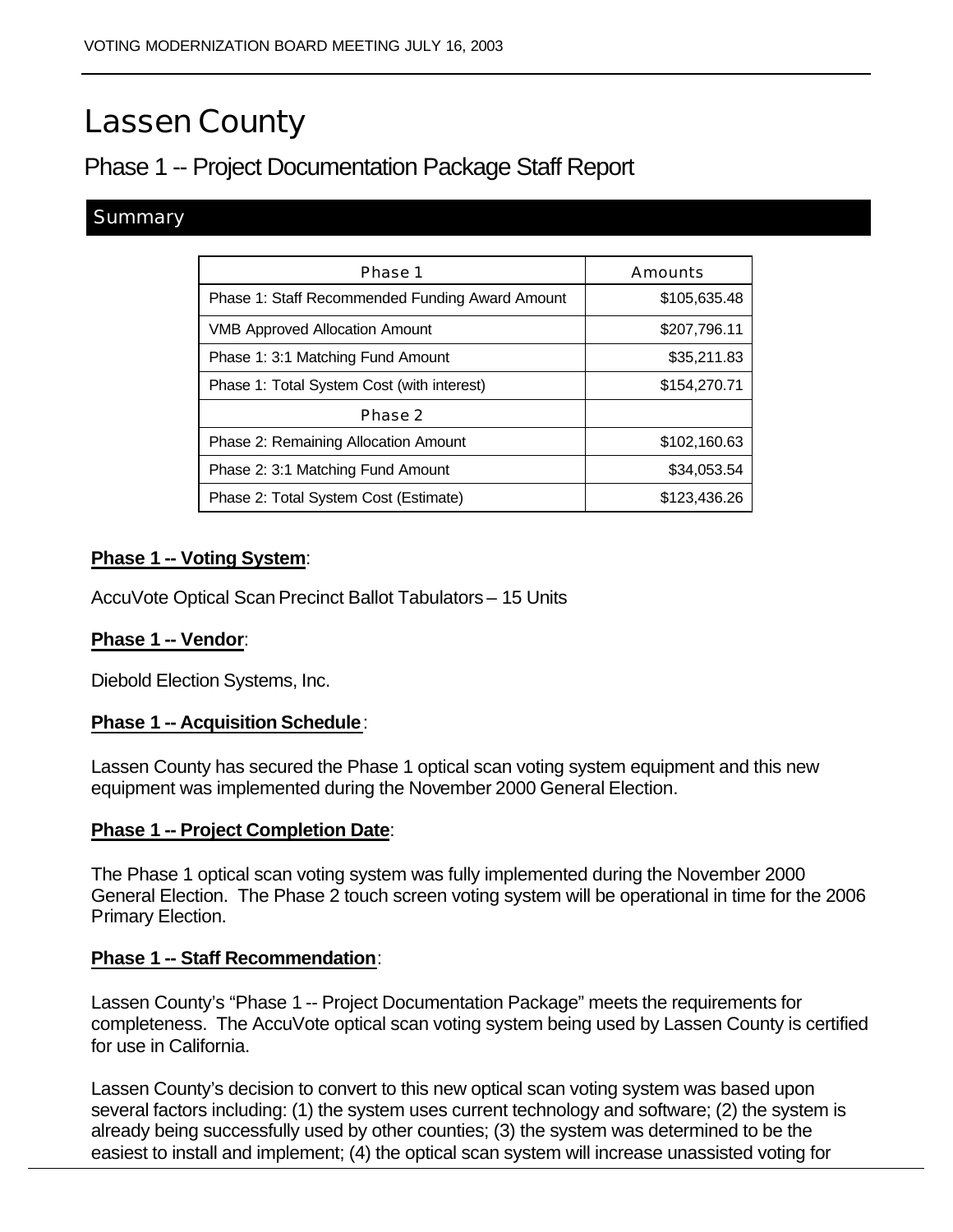## Lassen County Project Documentation Package Staff Report

senior and disabled voters; and (5) it provided Lassen County with the best system at the least cost.

Lassen County's Phase 1 technique of training the elections staff on the overall operational issues of using the optical scan equipment, coupled with poll worker training and vendor support led to the successful completion of three major elections (November 2000, March 2002 and November 2002.)

Lassen County's "Phase 1" optical scan equipment does not fully address the new state and federal requirements for accessibility. To fully comply with state and federal law, Lassen County plans to incorporate a "Phase 2" into their overall plan and intends to purchase one DRE unit for each of their polling places.

Lassen County will only receive VMB payments once they have submitted "invoices" for their voting equipment.

It is our recommendation to approve Lassen County's "Phase 1 -- Project Documentation Package" and issue a "Funding Award" letter in the amount of \$105,635.48.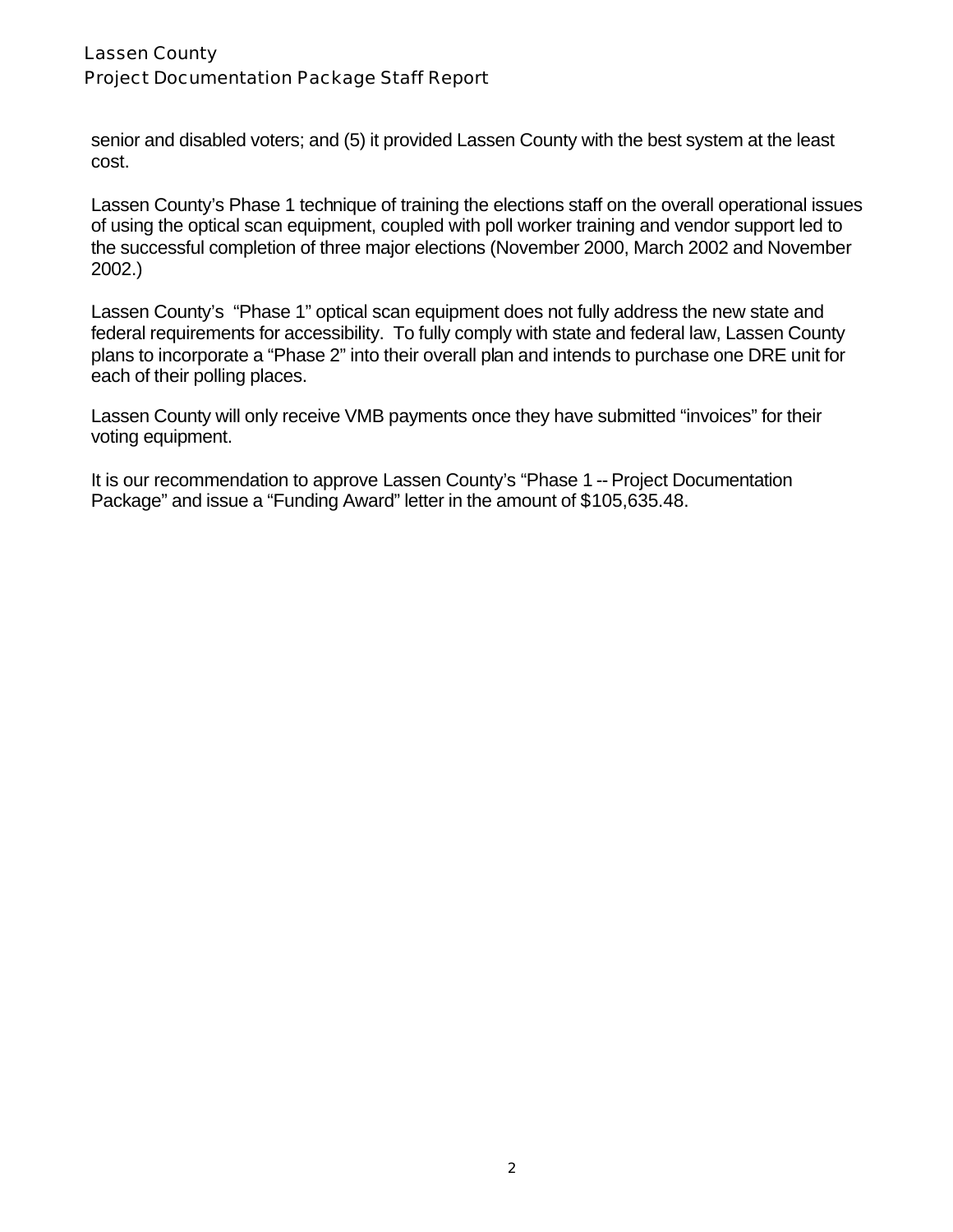# Napa County

# Project Documentation Package Staff Report

## **Summary**

| Napa County                                   | Amounts        |
|-----------------------------------------------|----------------|
| <b>Staff Recommended Funding Award Amount</b> | \$891,111.44   |
| <b>VMB Approved Allocation Amount</b>         | \$891,111.44   |
| 3:1 Matching Fund Amount                      | \$297,037.15   |
| <b>Total System Cost</b>                      | \$1,888,148.56 |

#### **Voting System**:

Sequoia AVC Edge (Touch Screen System) – 250 Units

#### **Absentee Voting System**:

Sequoia Optech (Optical Scan)

#### **Vendor**:

Sequoia Voting Systems, Inc.

#### **Acquisition Schedule**:

Napa County plans to receive their new voting equipment in October 2003. The county plans to use their new voting equipment for the first time at the March 2, 2004 Presidential Primary Election.

#### **Project Completion Date**:

Napa County has projected that their project completion date will be upon certification of the March 2, 2004 Presidential Primary Election.

#### **Staff Recommendation**:

Napa County's "Project Documentation Package" meets all of the requirements for completeness. The Sequoia AVC Edge touch screen system is certified for use in California.

In February 2002, Napa County conducted a successful early voting pilot project using touch screen units supplied by Sequoia Voting Systems, Inc. Since the pilot project, Napa County has used the Sequoia AVC Edge touch screen units in three early-voting elections resulting in over 1,500 Napa County voters using the touch screen system.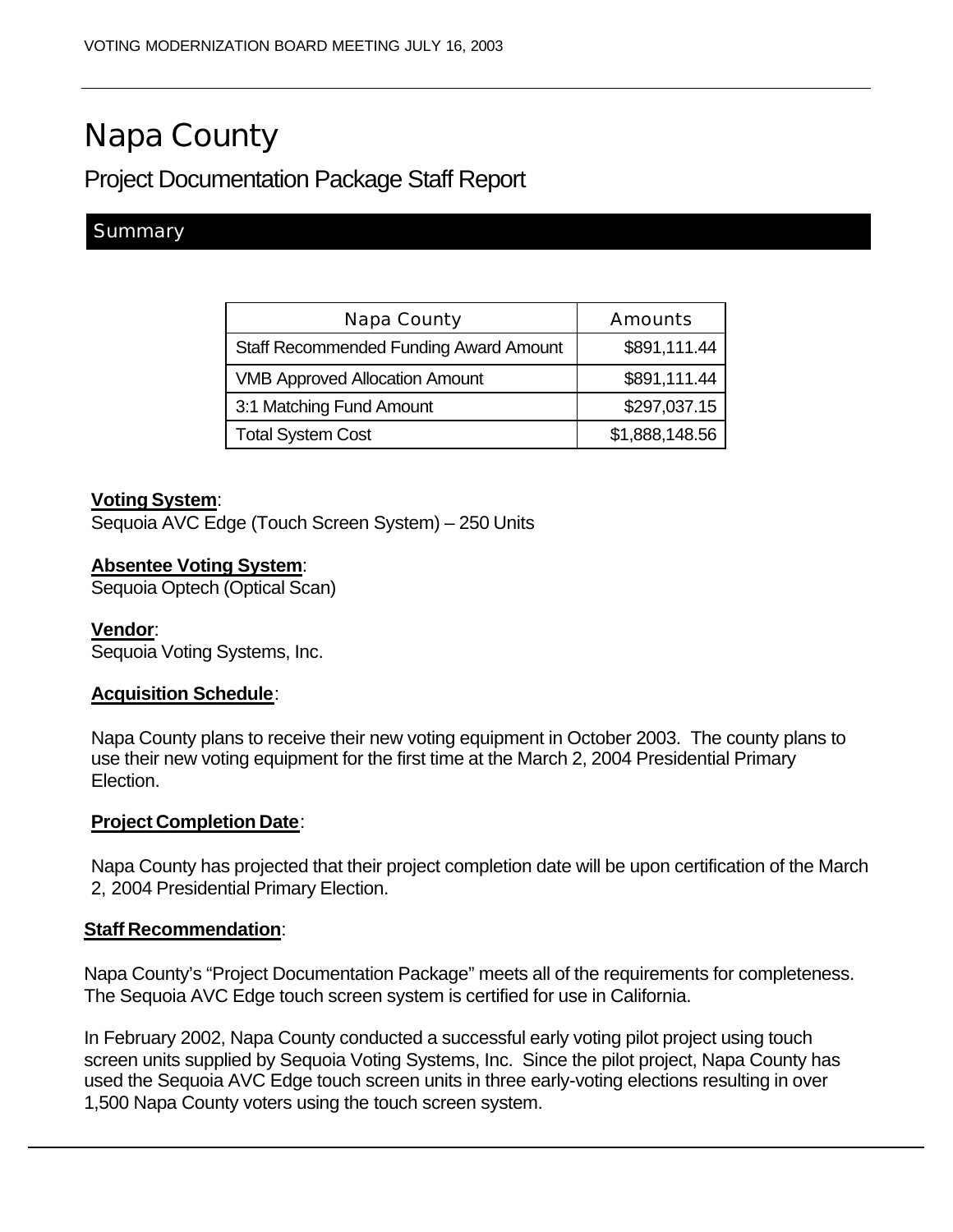#### Napa County Project Documentation Package Staff Report

Napa County's main objective for buying the new voting systems was to meet the requirements of the Help America Vote Act of 2002 (HAVA). According to Napa County, the Sequoia AVC Edge touch screen system was chosen because it could be easily integrated with their overall elections management system and it addressed the HAVA requirements to include the following: (1) the system reduces the possibility of over-votes; (2) makes voting more user-friendly for all voters; (3) increases accessibility for visually impaired voters; (4) reduces printing costs for precinct ballots; (4) improves the speed of reporting election results; and (5) expands early voting locations and ease of voting.

Napa County plans to begin installation of 250 Sequoia AVC Edge touch screen units in October 2003. They also have a plan to purchase another 100 Sequoia AVC Edge touch screen units once the HAVA punch card buyout money is made available. The new voting system will comply with the Federal and State laws regarding accessibility.

Napa County will only receive VMB payments once they have submitted "invoices" for their voting equipment.

It is our recommendation to approve Napa County's "Project Documentation Package" and issue a "Funding Award" letter in the amount of \$891,111.44.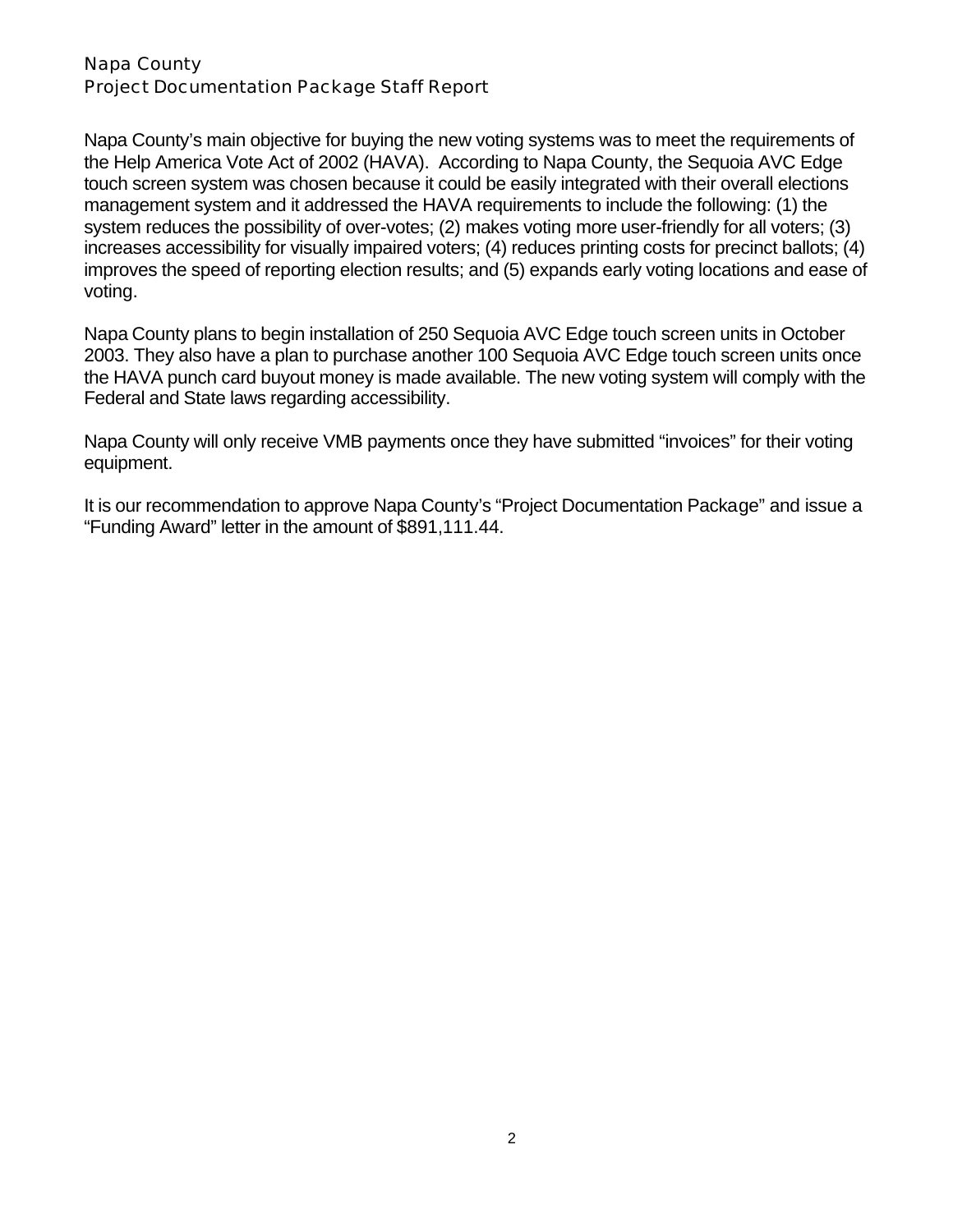# Orange County

## Project Documentation Package Staff Report

## **Summary**

| <b>Orange County</b>                          | Amounts         |
|-----------------------------------------------|-----------------|
| <b>Staff Recommended Funding Award Amount</b> | \$16,782,377.26 |
| <b>VMB Approved Allocation Amount</b>         | \$16,782,377.26 |
| 3:1 Matching Fund Amount                      | \$5,594,125.75  |
| <b>Total System Cost</b>                      | \$26,179,534.67 |

#### **Voting System**:

Hart eSlate 3000 – TS (Touch Screen System) – 9,000 Units Judge's Booth Controllers – 1,750 Units

#### **Absentee Voting System**:

Hart Ballot Now – OS (Optical Scan System) – 3 Units

#### **Vendor**:

Maximus/Hart Intercivic

#### **Acquisition Schedule**:

Orange County plans to begin receiving their new voting equipment in July 2003. The acquisition will be fully completed by October 2003. The county plans to use their new voting equipment for the first time at the March 2, 2004 Presidential Primary Election.

#### **Project Completion Date**:

Orange County has projected that their project completion date will be upon certification of the November 2, 2004 Presidential General Election.

#### **Staff Recommendation**:

Orange County's "Project Documentation Package" meets all of the requirements for completeness. The Hart eSlate 3000 touch screen system is certified for use in California. Orange County's Registrar of Voters completed a Request For Proposal (RFP) process that included responses from eight vendors. A proposal evaluation committee was established,